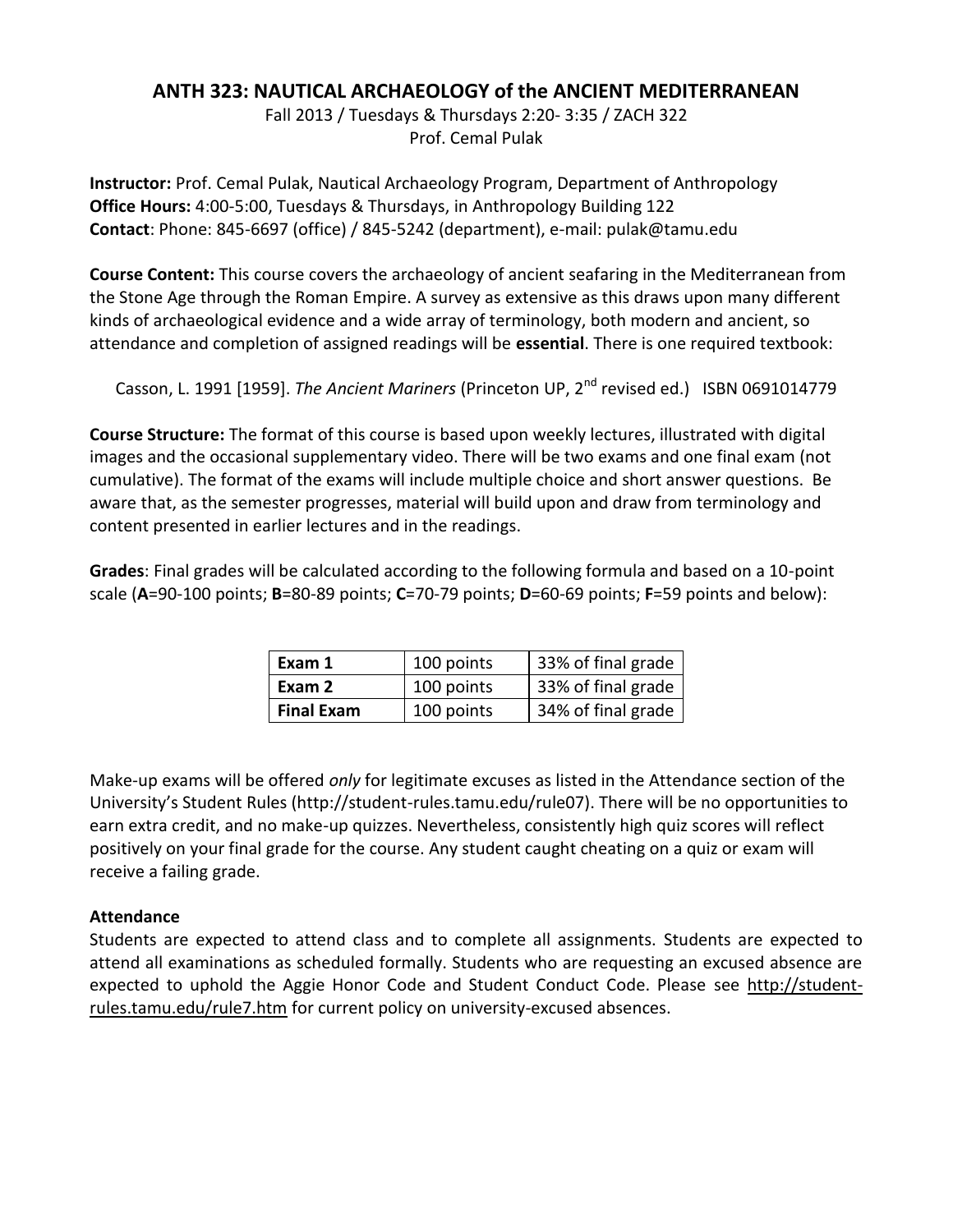# **Course Schedule**:

| WEEK 1            | Topography of the Mediterranean                   | Readings posted on Course Reserve               |
|-------------------|---------------------------------------------------|-------------------------------------------------|
| Jan. 15-17        | Earliest Evidence of Seafaring and Boats          | Casson Ch. 1, pp. 3-5                           |
|                   |                                                   |                                                 |
| WEEK <sub>2</sub> | Early Dynastic and Old Kingdom Egyptian Seafaring | Readings posted on Course Reserve               |
| Jan.22-24         | <b>Egyptian Seagoing Ships</b>                    | Casson Ch. 2, pp. 6-15; Ch. 4, pp. 44-54        |
|                   |                                                   |                                                 |
| WEEK 3            | <b>Mesopotamian Ships</b>                         | Readings posted on Course Reserve               |
| Jan. 29-31        | <b>Cypriot Seafaring</b>                          | Readings posted on Course Reserve               |
|                   |                                                   |                                                 |
| WEEK4             | The Minoan Thalassocracy                          | Casson Ch. 2, pp. 18-21; Ch. 3, pp. 17-22       |
| Feb. 5-7          | Mycenaean Ships & Seafaring                       | Casson Ch. 2, pp. 21-22; Ch. 4, pp. 36-43       |
|                   |                                                   |                                                 |
| WEEK <sub>5</sub> | Syro-Canaanite Seafaring                          | Casson Ch. 2, pp. 15-17                         |
| Feb. 12-14        | <b>Bronze Age Shipwrecks</b>                      | Casson Ch. 3, pp. 23-29                         |
|                   |                                                   |                                                 |
| WEEK 6            | Ships of the Sea Peoples                          | Casson Ch. 4, pp. 30-36                         |
| Feb. 19-21        | Exam #1                                           |                                                 |
|                   |                                                   |                                                 |
| WEEK 7            | Iron Age Seafaring: Phoenicians and Greeks        | Casson Ch. 7, pp. 61-80                         |
| Feb. 26-28        | <b>Archaic Shipwrecks</b>                         | Readings posted on Course Reserve               |
|                   |                                                   |                                                 |
| WEEK <sub>8</sub> | The Seafaring Etruscans?                          | Readings posted on Course Reserve               |
| Mar. 5-7          | Fleets and Naval Tactics of the Athenian Empire   | Casson Ch. 8, pp. 81-96                         |
|                   |                                                   |                                                 |
| WEEK <sub>9</sub> | Greek Shipsheds and Naval Inventories             | Readings posted on Course Reserve               |
| Mar. 19-21        | <b>Classical Shipwrecks</b>                       | Casson Ch. 9, 113-115                           |
|                   |                                                   |                                                 |
| WEEK 10           | Navigation and Exploration                        | Casson Ch. 6, pp. 55-60; Ch. 10, pp. 116-126    |
| Mar. 26-28        | Rigging an Ancient Ship                           | Readings posted on Course Reserve               |
|                   |                                                   |                                                 |
| WEEK 11           | Hellenistic warships                              | Casson Ch. 11, pp. 127-142                      |
| Apr. 2-4          | Exam #2                                           |                                                 |
|                   |                                                   |                                                 |
| <b>WEEK 12</b>    | Trade and the Roman Economy                       | Casson Ch. 13, pp. 157-169                      |
| Apr. 9-11         | <b>High Commerce and Specialty Cargoes</b>        | Casson Ch. 17, pp. 198-212                      |
|                   |                                                   |                                                 |
| WEEK 13           | Romano-Celtic Shipbuilding                        | Casson Ch. 14, pp. 170-176; Ch. 16, pp. 184-197 |
| Apr. 16-18        | Piracy in the Mediterranean                       | Casson Ch. 15, pp. 177-183                      |
|                   |                                                   |                                                 |
| WEEK 14           | Mare Nostrum: Defending the Empire                | Casson Ch. 12, pp. 143-156; Ch. 18, pp. 213-218 |
| Apr. 23-25        | Roman Harbors                                     | Readings posted on Course Reserve               |
|                   |                                                   |                                                 |
| <b>WEEK 15</b>    | Make-up class & Exam Preparation                  |                                                 |
| Apr. 29           |                                                   |                                                 |
| May 8             | Final Exam 1-3 pm (ZACH, room 322)                |                                                 |